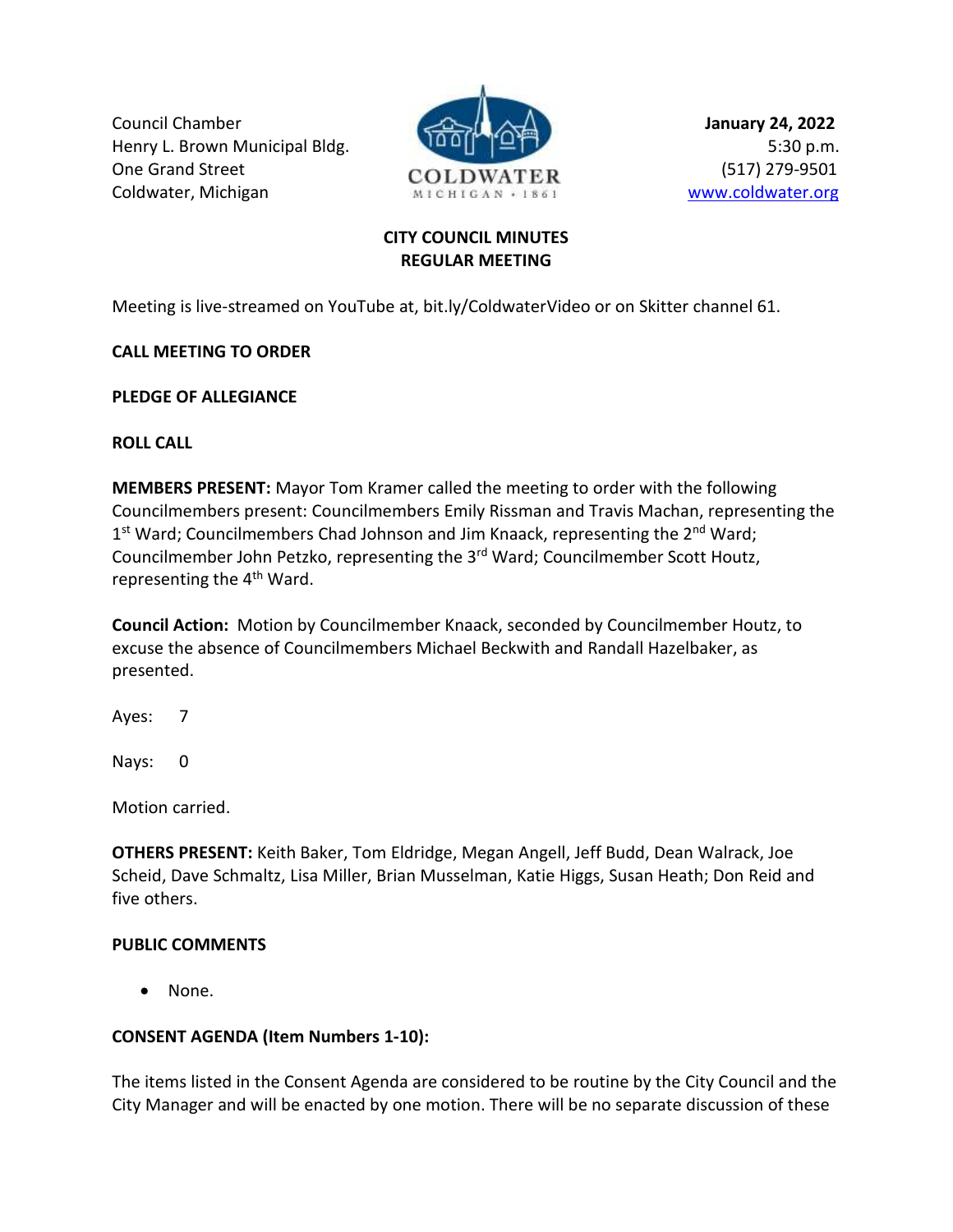items unless requested by a Councilmember or citizen. In this event, the item will be removed from the Consent Agenda and Council action will be taken separately on said item. Those items so approved under the heading "Consent Agenda" will appear in the Council minutes in their proper form.

- 1. City Council Regular Minutes of January 10, 2022.
- 2. Coldwater Housing Commission Regular Minutes of December 14, 2021.
- 3. Historic District Commission Regular Minutes of December 8, 2021.
- 4. Downtown Development Authority Regular Minutes of October 27, 2021.
- 5. Downtown Development Authority Special Work Session Minutes of December 7, 2021.
- 6. Downtown Development Authority Special Work Session Minutes of December 8, 2021.
- 7. Board of Public Utilities' Regular Minutes of December 1, 2021.
- 8. Board of Public Utilities' Special Minutes of December 8, 2021.
- 9. Michigan South Central Power Agency Board Regular Minutes of November 4, 2021.
- 10. Board of Public Utilities' Reports and Financial Statements for November, 2021.

#### **ACTION ON CONSENT AGENDA**

**Council Action:** Motion by Councilmember Machan, seconded by Councilmember Johnson, to approve Consent Agenda Items 1-10, as presented.

Ayes: 7

Nays: 0

Motion carried.

#### **END OF CONSENT AGENDA**

11. Bills and Accounts: \$105,402.96.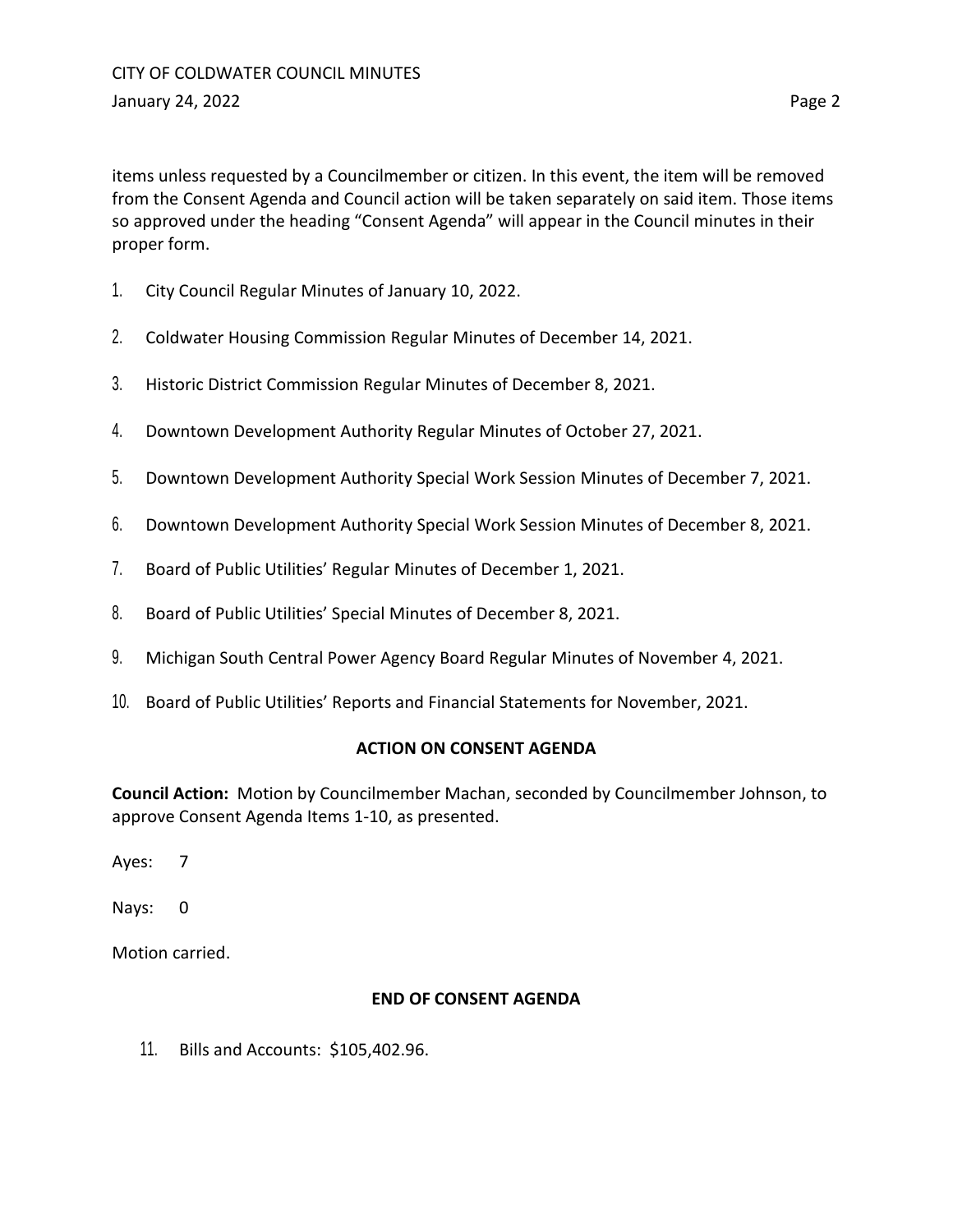**Council Action:** Motion by Councilmember Petzko, seconded by Councilmember Houtz, to approve Bills and Accounts in the amount of \$105,402.96, as presented.

Ayes: 7

Nays: 0

Motion carried.

- 12. City Manager's Report.
	- **Board of Review** Residents are reminded that the City's Board of Review will be holding office hours for anyone wishing to appeal their property tax assessment. The board will meet 9 a.m. to 12 p.m. and 1 to 4 p.m. on Monday March 14, 2022; 2 to 5 p.m. and 6 to 9 p.m. Tuesday March 15, 2022; and 9 a.m. to 12 p.m. Wednesday March 16, 2022. Questions should be directed to the City Assessor Deb Sikorski-Bernath at the Neighborhood Services Department at 279-6929.
	- **Robert W. Browne Recreation Center Division 1 Sponsor** The City of Coldwater would like to welcome and thank Mastronardi Produce/Maroa Farms for their recent division one sponsorship of the RWB Recreation Center. Division one sponsors commit to a fouryear sponsorship at \$5,000.00/year. Businesses interested in sponsoring courts or events through the City's Recreation Department can contact Community Enrichment Coordinator Julie Santure at 278-8566 or [jsanture@coldwater.org.](mailto:jsanture@coldwater.org)
	- **2021 Large Item Pick Up Report** There were 3,830 large items picked up at the curb by Republic Waste Services in 2021. This was a 33% increase (945) from 2020. That is an average of over 73 items per week City wide. The heaviest weeks are in the early Spring and Summer with less items collected during the Winter months. This continues to be a valuable and well used service and helps keep up the overall appearance of the community. It also helps in code enforcement when our staff can explain that there is a way in which to dispose of large items at no additional expense. Items are collected for City residents each Friday. Residents can request a pick up by either calling 279-9501 or online at [www.coldwater.org.](http://www.coldwater.org/)
	- **Downtown Coldwater Main Street Survey** As part of the Michigan Main Street (MMS) Program, the Downtown Development Authority launched a community survey. The purpose of the survey is to understand our community's vision for the downtown. The DDA will use the survey results to create strategies that will guide downtown development over time. The survey is available in English, Spanish, and Arabic. The survey can be accessed on the City's website, through social media posts, or a QR code featured on promotional material in the Downtown area. A community presentation will take place 5:30 p.m. February 23, 2022, to share survey results and unveil strategies specific to Downtown Coldwater.
	- **Daddy Daughter Dance** This popular social event is for girls in kindergarten through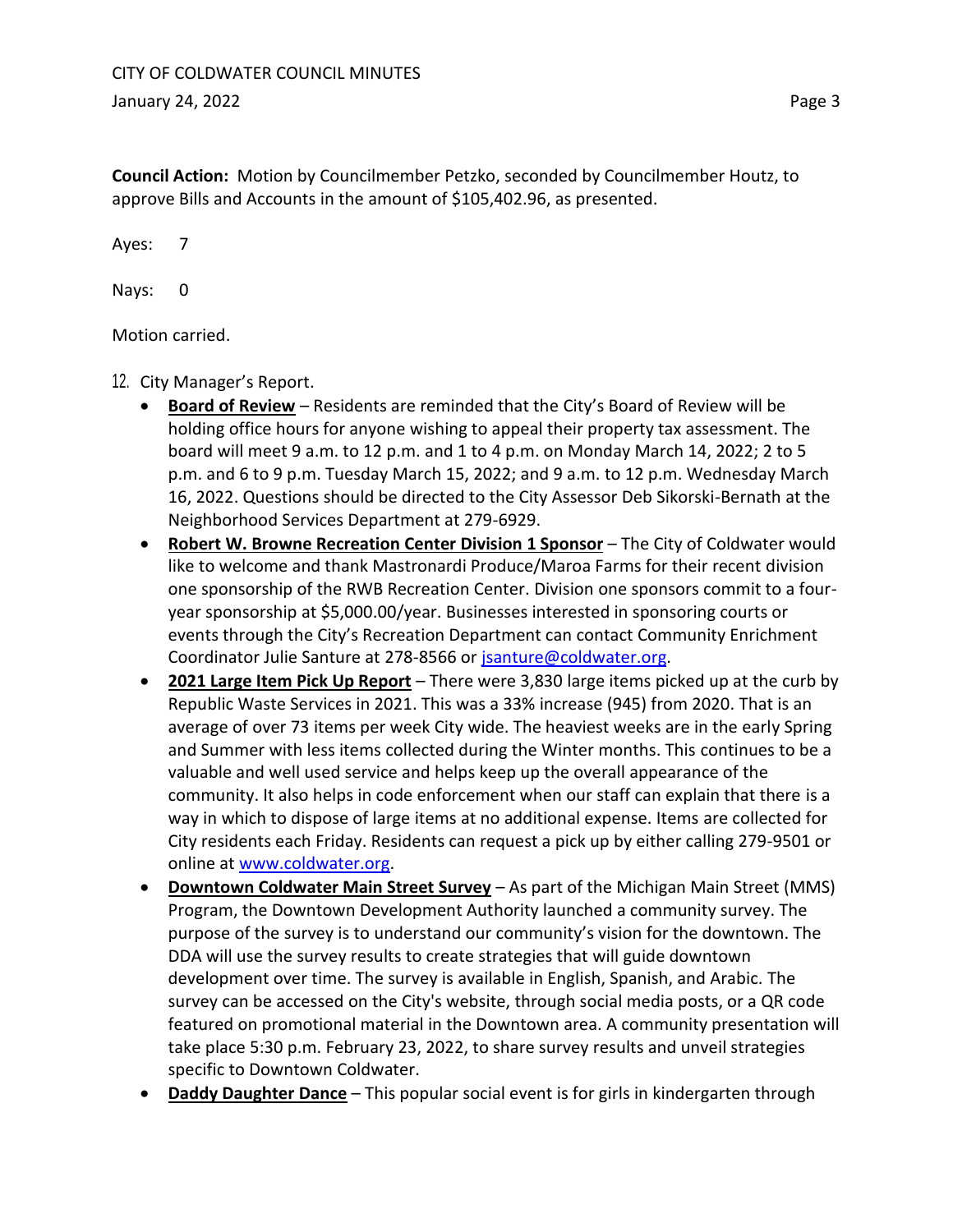6th grade that are attending a Coldwater School and their dads, grandfathers, or other influential male figure in their life, is scheduled for Saturday February 12, 2022. Spend an evening of fun with your special girl! There will be dancing, pictures, flowers and refreshments. Sign up at [www.coldwater.org](http://www.coldwater.org/) or by calling 278-8566 for assistance.

- **Family Fun Night** Enjoy a fun evening out filled with activities for the whole family. There will be games, inflatables, pictures, snacks, and more. This event is open for kids from Coldwater and the surrounding area. The event will be 5 to 8 p.m. Saturday March 12, 2022. Cost is \$35 per "couple" (parent and child) and \$17/additional person. Sign up at [www.recdesk.com](http://www.recdesk.com/) or by calling 278-8566 for assistance.
- **Paul W. Sperbeck Gift** The City of Coldwater would like to remember Paul W. Sperbeck and thank his estate for a gift of over \$27,000.00, which was donated to the City, and will be used to benefit youth in the community. Mr. Sperbeck was a long time Coldwater resident who passed away in March 2021.
- **Dirty Water** Water & WRRF Superintendent Brian Musselman addressed the Council regarding some recent Facebook complaints of dirty water in resident water lines. Mr. Musselman asked residents to please contact his department directly at 517-279-4805 if they have questions or concerns with the quality of water in their lines; he will be happy to go to the residence, research and discover the causes of dirty water in the lines, so it can be corrected.

**Council Action:** Motion by Councilmember Johnson, seconded by Councilmember Machan, to approve and place on file the City Manager's Report, as presented.

Ayes: 7

Nays: 0

Motion carried.

13. Memo from Jeffrey Budd, CBPU Director, regarding appointment of AMP Alternate Representative – Consider adoption of Resolution No. 22-01.

**Council Action:** Motion by Councilmember Knaack, seconded by Councilmember Houtz, to adopt Resolution No. 22-01 (attached in Addendum A), as presented.

Ayes: 7

Nays: 0

Motion carried.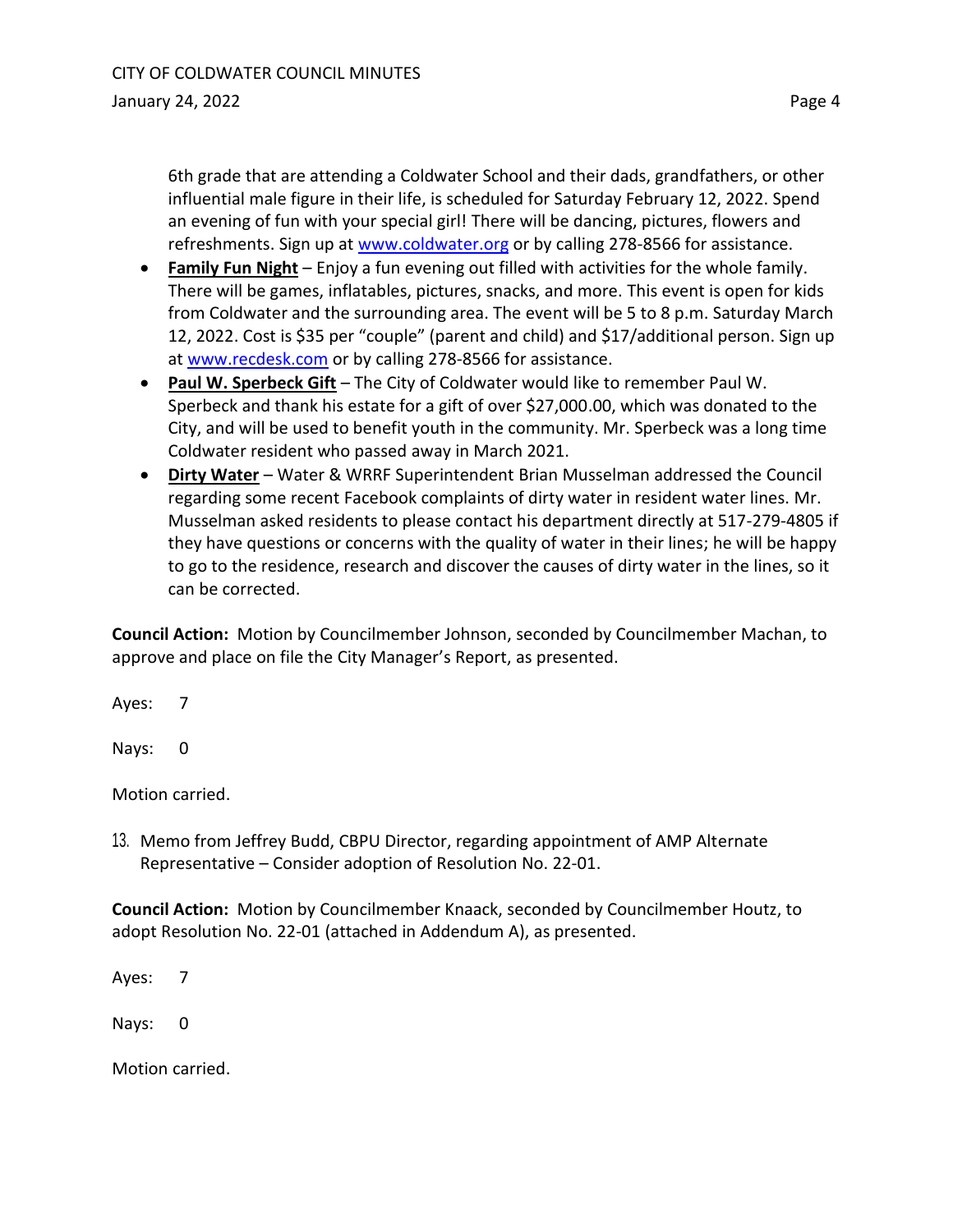14. Letter from Megan Angell, City Attorney, regarding proposed sale of 17 Thompson Blvd. – Consider introduction of sales Agreement No. A22-01.

**Council Action:** Motion by Councilmember Knaack, seconded by Councilmember Petzko, to introduce for first reading Agreement No. A22-01, as presented.

Roll Call Vote:

Ayes: 6

Nays: 1 – Councilmember Rissman

### Motion carried.

15. Letter from Keith Baker, City Manager, regarding DDA Children's Museum Loan Proposal for 60 W. Chicago St. (Taylor's Building), and presentation by Lisa Miller.

**Council Action:** Motion by Councilmember Machan, seconded by Councilmember Rissman, to move forward with a proposed loan to the Coldwater DDA for the Children's Museum at 60 W. Chicago St., to direct staff to prepare the appropriate documents and bring them back for consideration, as presented.

Ayes: 7

Nays: 0

Motion carried.

# **PUBLIC COMMENTS**

• None.

### **UNFINISHED BUSINESS**

• None.

### **NEW BUSINESS**

16. Closed session pursuant to Section 8(c) of PA 267 of 1976 to discuss collective bargaining agreement.